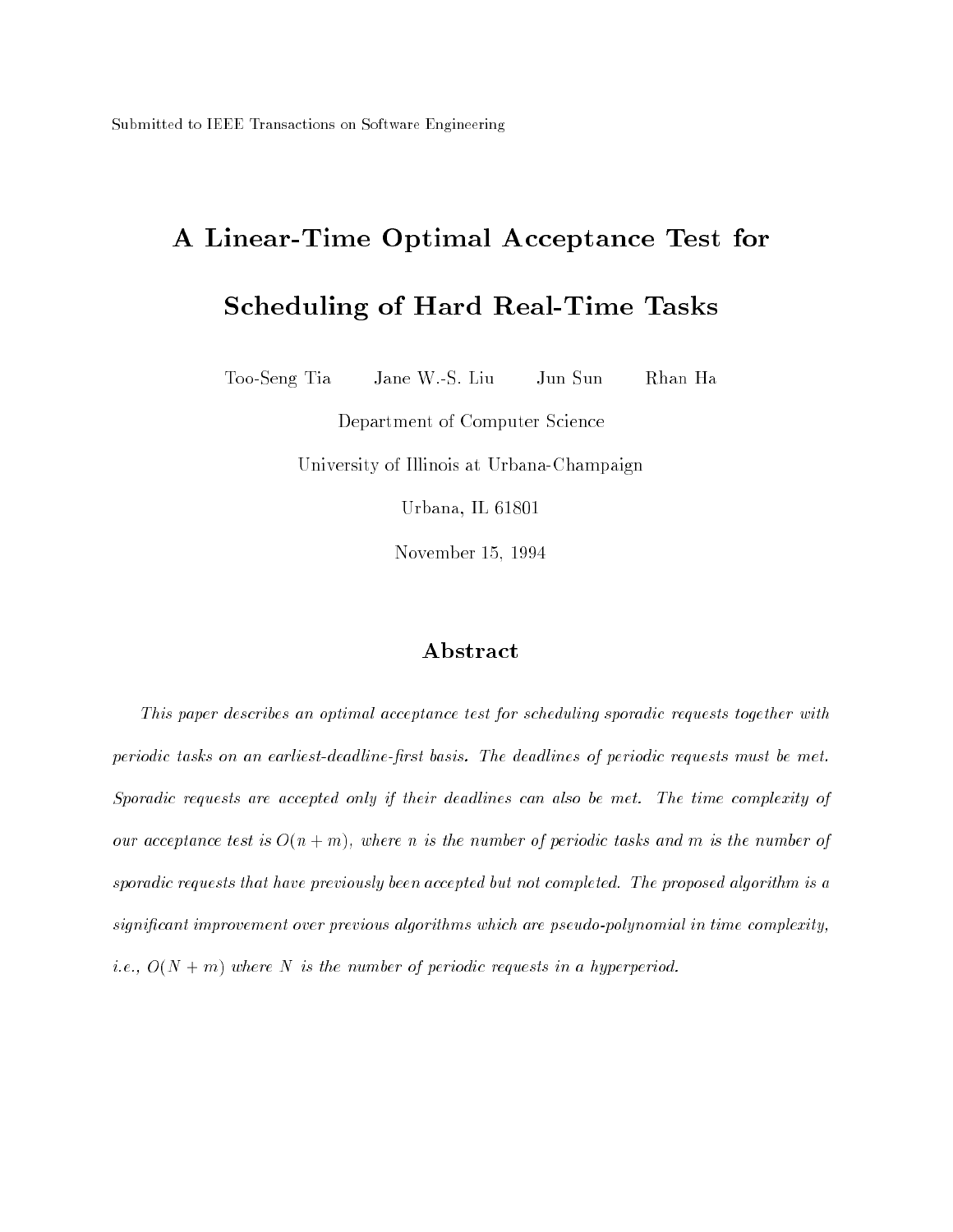## 1 Introduction

A real-time system typically has a mixture of off-line and on-line workloads. Each off-line request for execution  $R_i(r_i, c_i, d_i)$  is characterized by its ready time  $r_i$ , worst-case computation time  $c_i$ , and (absolute) hard *deadline d<sub>i</sub>*. These parameters are known before the system begins execution. Together, the off-line requests support the normal functions of the system. In addition, the system must also respond to unexpected requests, e.g., operator commands and recovery actions. These requests arrive sporadically. Each sporadic request  $S_i(A_i, C_i, D_i)$  is characterized by its *arrival* time  $A_i$ , worst-case computation time  $C_i$ , and hard deadline  $D_i$ . The parameters of a sporadic request become known when the request arrives.

The commonly adopted approach to scheduling this mixed workload is to ensure that all off-line requests meet their deadlines and to accept as many sporadic requests, which can be guaranteed to meet their deadlines, as possible. When a sporadic request arrives, the scheduler performs an acceptance test. The test succeeds if the scheduler can schedule the request to meet its deadline without causing any off-line request or previously accepted sporadic request to miss its deadline. If the test succeeds, the scheduler accepts the sporadic request and schedule it; otherwsie the scheduler rejects the request.

In this paper, we consider the problem of designing an efficient acceptance test for the important special case where off-line requests are instances of periodic tasks  $[1]$ . In this case, there are an infinite number of off-line requests. The set  $\{R_i(r_i, c_i, d_i)\}\$  of these requests is partitioned into *n* disjoint subsets. Each subset is a periodic task, denoted by  $T_i(c_i, p_i, \phi_i)$  or  $T_i$  for short. All requests in  $T_i$  have the same worst-case computation time  $c_i$ . Their ready times occur periodically with period  $p_i$ , the *period* of  $T_i$ . The length of time  $(d_j - r_j)$  between the ready time  $r_j$ and deadline  $d_j$  of every request  $R_j(r_j, c_j, d_j)$  in  $T_i(c_i, p_i, \phi_i)$  is equal to the relative deadline  $\phi_i$ of  $T_i$ . Because off-line requests become ready periodically, they are called periodic requests in the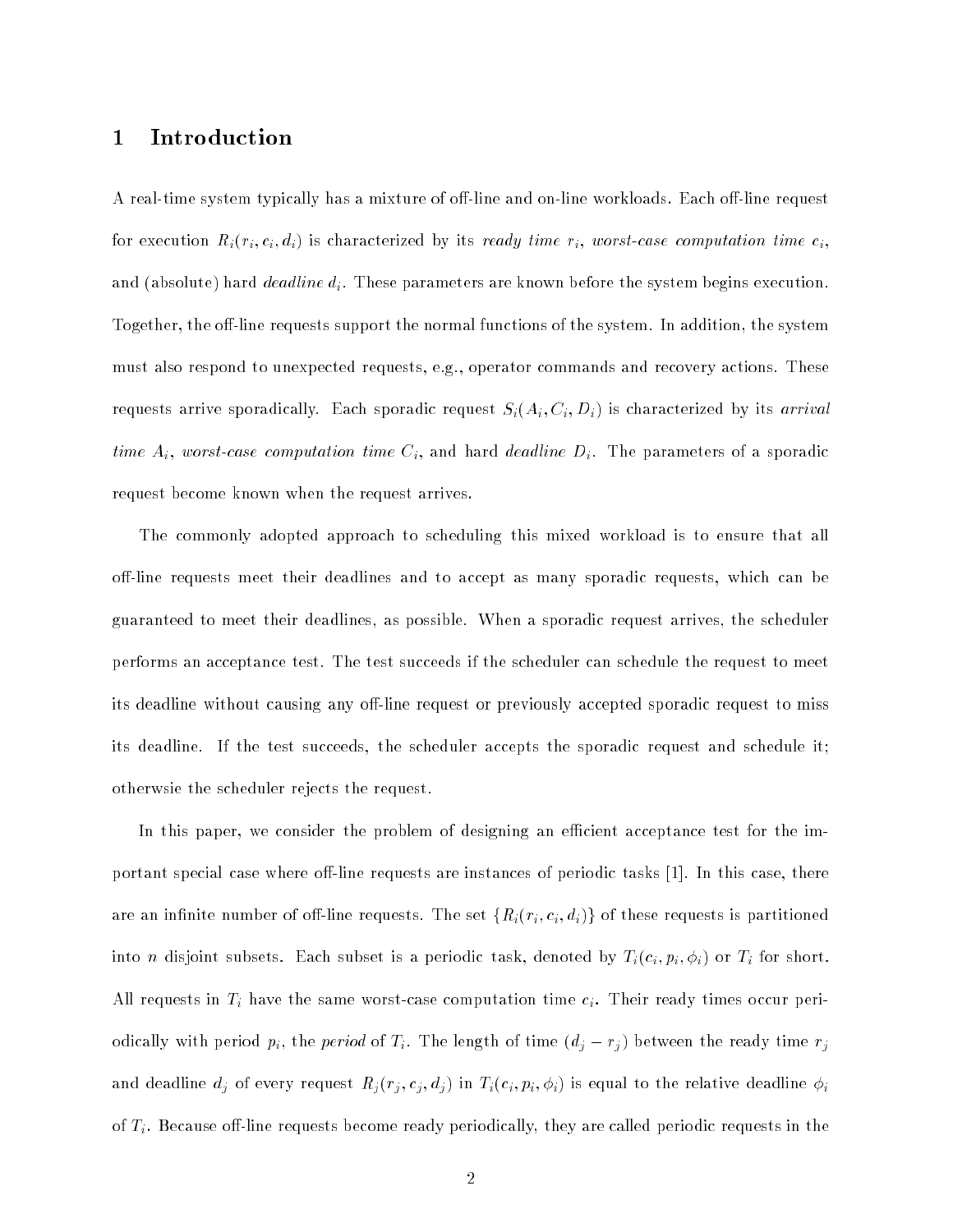literature. Hereafter, we will use this term.

A number of acceptance tests [2, 3, 4, 5] have been proposed for the case where all the requests are independent and are scheduled preemptively on the earliest-deadline-first (EDF) basis. Because of the optimality of the EDF algorithm [1, 6], most of the known acceptance tests (e.g., [2, 3, 4]) based on this principle are optimal in the following sense: A sporadic request is accepted if and only if it can be scheduled without causing any missed deadline, and if it is rejected, all other acceptance tests must also reject it.

Chetto and Chetto [2] proposed an acceptance test that takes  $O(N)$  time: N is the total number of requests in each hyperperiod of the  $n$  periodic tasks in the system, the length of each hyperperiod being the least common multiple of the periods  $p_1, p_2, \dots, p_n$  of the *n* periodic tasks. They prescheduled the periodic requests and whenever a sporadic request arrive, the acceptance test determines the location and duration of processor idle times in the schedule. One restriction of the test is that Chetto and Chetto assumed that whenever the acceptance test is done, there is no uncompleted sporadic request in the system. Silly, Chetto and Elyounsi [3] extended the test to deal with an arbitrary number of previously accepted but uncompleted sporadic requests. The extended test takes  $O(N + m)$  time. The acceptance test proposed by Schwan and Zhou [4] has a worst-case time complexity of  $O(N + m)$ . Their algorithm maintains a slot list which is used to search for available time to schedule the periodic and sporadic requests. The main drawback of their approach is that both periodic and sporadic requests are sub jected to the test, leading to unnecessarily high overheads. In an attempt to reduce the time complexity of the acceptance test, McElhone [5] proposed five acceptance tests which trade off time complexity with accuracy. Except for the test which takes  $O(N + m)$  time, the other tests are pessimistic and not optimal. The fastest test has a time complexity of  $O((n+m)^2)$ .

In this paper, we proposed an optimal acceptance test which handles an arbitrary number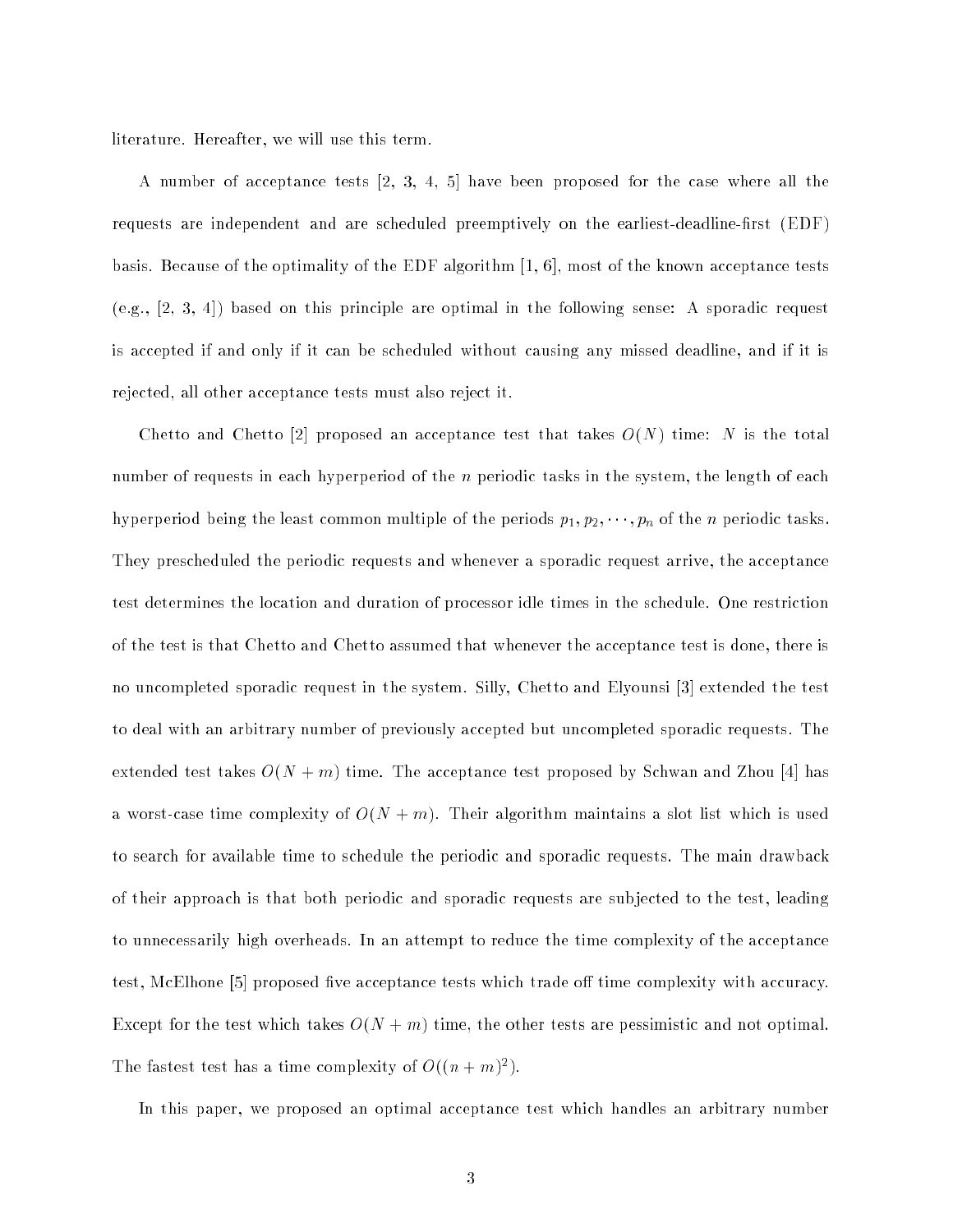of sporadic requests. Only sporadic requests, and not periodic requests, are sub jected to this test. Our test has a time complexity of  $O(n+m)$  which is significantly lower than  $O(N+m)$  for most real-time systems. In fact, since  $N$  depends on the periods of the tasks, previous optimal acceptance tests are pseudo-polynomial in time complexity. The efficiency of our test is attained by carefully exploiting the properties of EDF scheduling and periodic tasks, as well as by maintaining simple and easy to update data structures.

Following this introduction, Section 2 states additional assumptions and introduces notation used later in the paper. Section 3 presents our acceptance algorithm for the first sporadic request. Section 4 generalizes the algorithm to handle multiple sporadic requests. Section 5 describes two extensions to this algorithm. Section 6 concludes the paper.

## 2 Assumptions and Notation

Again, the system contains a set of n independent periodic tasks. We refer to this set by  $T$  $=\{T_i(c_i, p_i, \phi_i): 1 \leq i \leq n\}.$  Unless stated otherwise,  $\phi_i$  is assumed to be less than or equal to  $p_i$ . Let  $t_c$  denote the current time. The request in  $T_i$  whose ready time is before or at  $t_c$  and whose deadline is after  $t_c$  is called the current request of  $T_i$ . Because  $\phi_i \leq p_i$ , every periodic task  $T_i$  has only one current request at any time.

We index all the periodic requests in a hyperperiod of periodic tasks in  ${\bf T}$  in ascending order of their deadlines. With a slight abuse of notation, we refer to the set of  $N$  periodic requests in each hyperperiod also as **T**, i.e., **T** = { $R_i(r_i, c_i, d_i)$  :  $1 \leq i \leq N$  }.

We let  $S = \{S_i(A_i, C_i, D_i) : 1 \le i \le m\}$  denote the stream of m sporadic requests that have been accepted but uncompleted at the time when an acceptance test is to be carried out. The requests in <sup>S</sup> are indexed in ascending order of their deadlines. In our discussion, we will often use  $S_i$  and  $R_i$  to refer to an individual sporadic request and periodic request, respectively.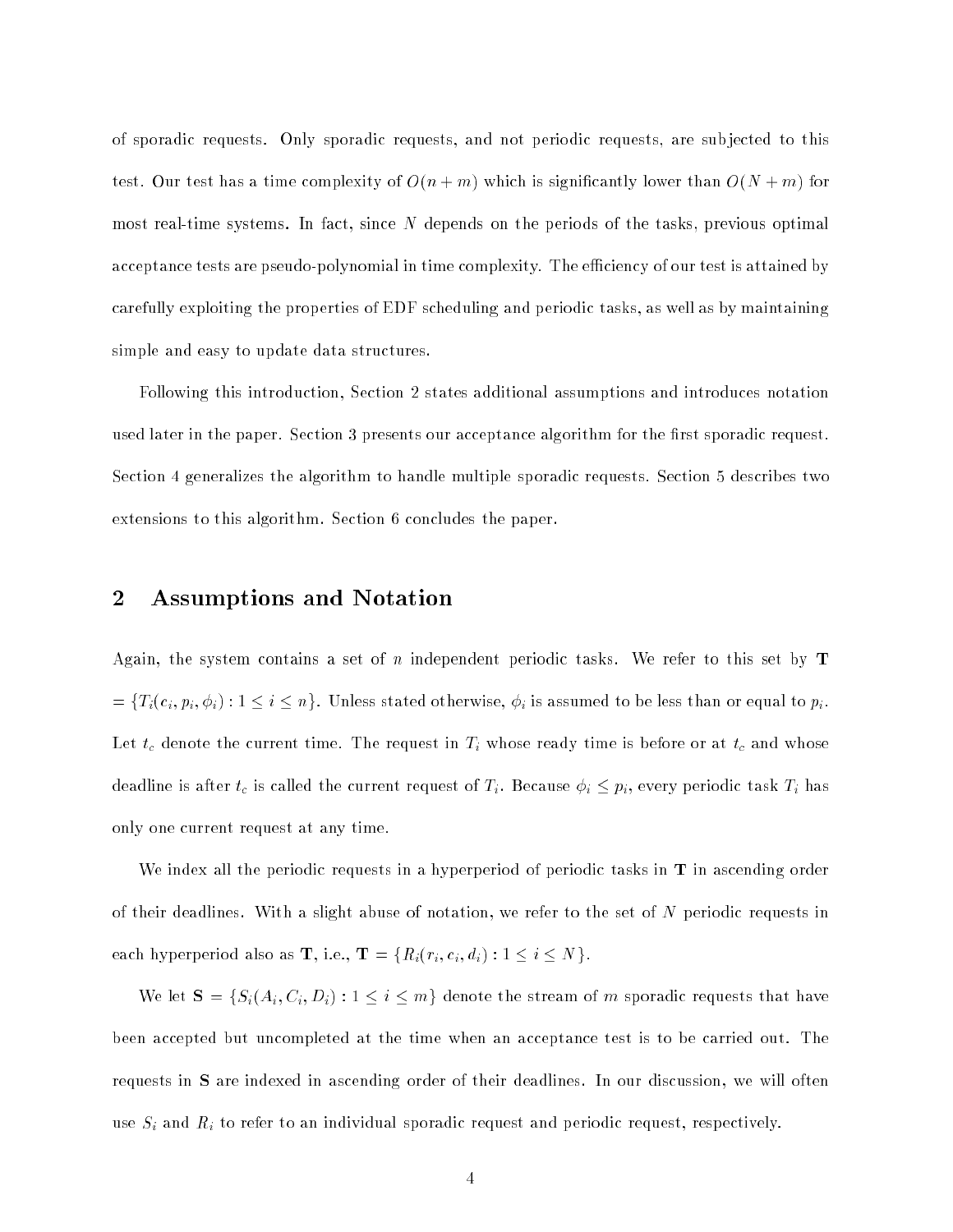Without loss of generality, we assume that the system begins execution at time 0. As stated earlier, the scheduler orders all requests according to their deadlines in ascending order and gives the requests with earlier deadlines higher priorities. When a periodic request has the same deadline as a sporadic request, the periodic request has higher priority. Ties among periodic requests and ties among sporadic requests are broken arbitrarily.

## 3 Acceptance Test for the First Sporadic Request

Our acceptance test relies on information on slack of each request in the system. It has the following two steps:

- 1. When a sporadic request  $S_i$  arrives, we first determine the amount of slack available before its deadline  $D_i$ . If the amount of slack is less than  $C_i$ , then  $S_i$  is rejected since there is not enough time to schedule  $S_i$  before its deadline.
- 2. If there is enough slack, then we proceed to check whether accepting  $S_i$  would cause any request in the system whose deadline is after  $D_i$  to miss its deadline.  $S_i$  is accepted if no other deadline is missed, otherwise it is rejected.

#### Preprocessing

Before the system begins execution, the scheduler computes for each periodic request  $R_i(r_i, c_i, d_i)$ the slack  $\delta_i$ , which is the maximum amount of time available before  $d_i$  to execute sporadic requests without causing  $R_i$  to miss its deadline. Let  $H_i$  denote the set of all periodic requests whose deadlines are before  $d_i$ , and let  $\mathbf{L}_i$  denote the the set of all periodic requests whose deadlines are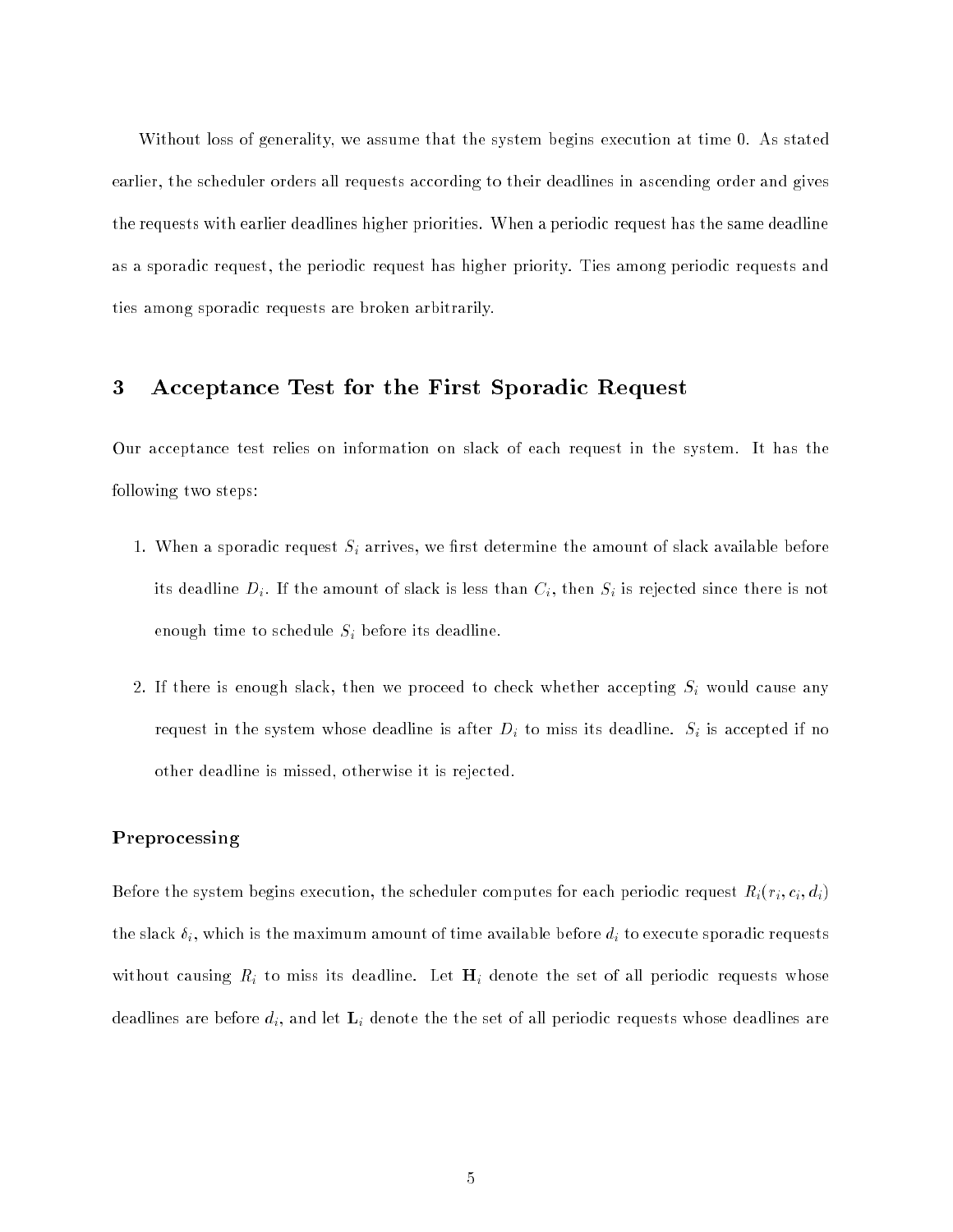after  $d_i$ . Before the execution of any requests begins,

$$
\delta_i = d_i - c_i - \sum_{R_j \in \mathbf{H}_i} c_j = \delta_{i-1} + d_i - d_{i-1} - c_i.
$$
\n(1)

The values of  $\delta_i$  for  $1 \leq i \leq N$  are stored in a slack table. This table can be computed in a forward scan of the periodic requests in  $O(N)$  time.

Let  $\omega_{i,j}$  denote the minimum slack among all periodic requests whose deadlines fall between the deadlines  $d_i$  and  $d_j$  of  $R_i$  and  $R_j$  inclusive, i.e.,

$$
\omega_{i,j} = \min_{\forall k, d_i \le d_k \le d_j} (\delta_k) \tag{2}
$$

 $\omega_{i,j}$  can be computed and recorded in  $O(N^2)$  time and requires  $O(N^2)$  space. By doing so, we trade off space for time as the  $\omega_{i,j}$ 's allow us to easily determine which periodic requests are the most affected if any sporadic request is accepted.

For example, suppose that there are three requests in  $\mathbf{T}\colon R_1(0,1,3), R_2(0,1,5),$  and  $R_3(0,3,6).$ Their slacks are:  $\delta_1 = 3 - 1 = 2$ ,  $\delta_2 = 5 - 1 - 1 = 3$  and  $\delta_3 = 6 - 3 - 1 - 1 = 1$ . We note that although  $\delta_1 = 2$ , we cannot use two units of time to execute sporadic requests before time 3. Doing so would make  $R_3$  miss its deadline because  $\delta_3$  is only 1. This information is given by the values  $\omega_{1,2} = \min(2,3) = 2, \omega_{1,3} = \min(2,3,1) = 1$  and  $\omega_{2,3} = \min(3,1) = 1$ .

#### Updating of Slack Information

During run-time, a number of events may occur to render the values in the slack table obsolete. We can get the correct values of the slacks quickly based on the following observation:

**Observation 1.** At any time t, the slack  $\delta_i$  of  $R_i$  is reduced from the value given by Eq. (1) by (a) processor idle time before t, (b) the total computation time of accepted sporadic requests with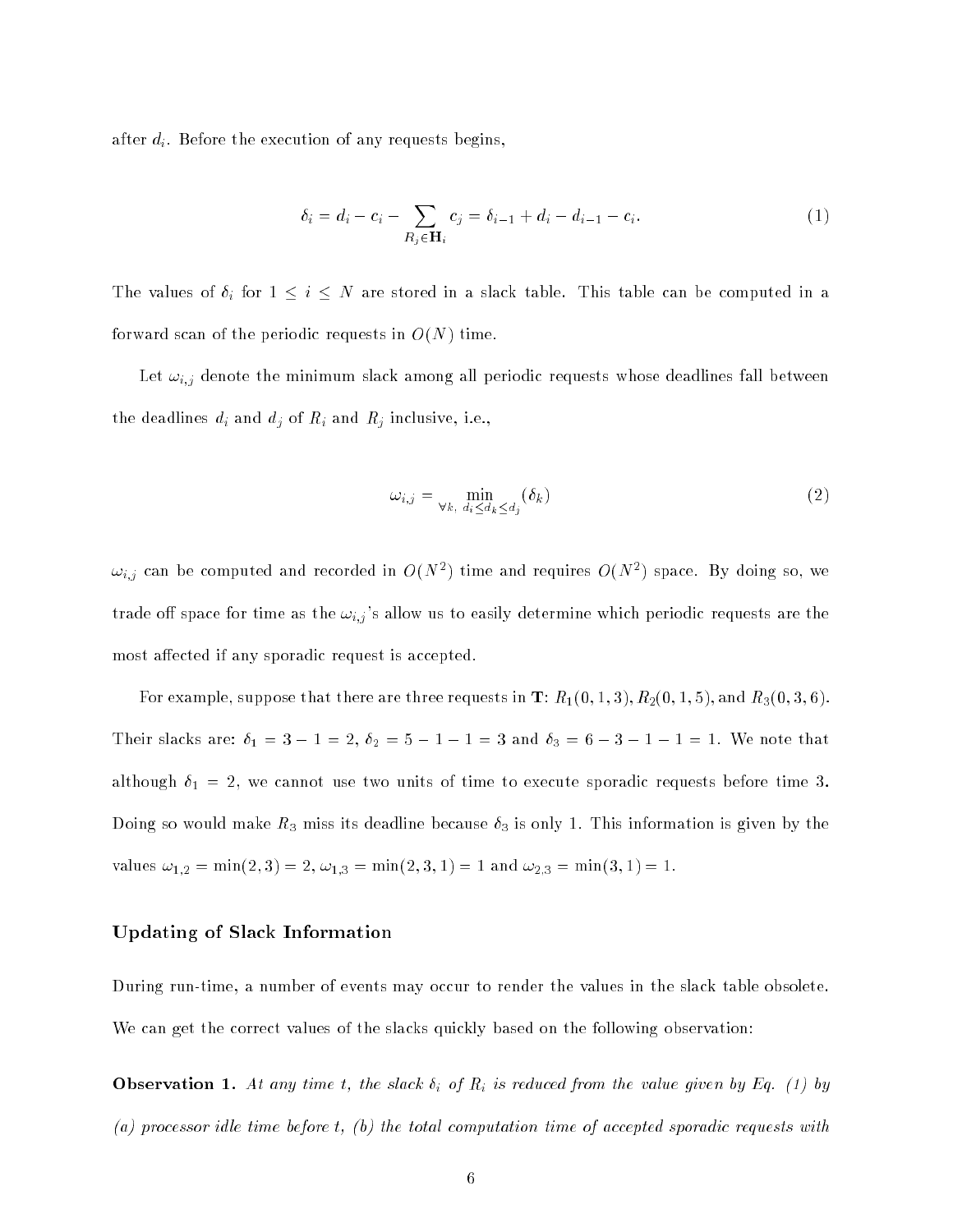deadlines before  $d_i$ , (c) the total computation time of the executed portions of accepted sporadic requests with deadlines after  $d_i$  and (d) the total computation time of executed portions of periodic requests with deadlines after  $d_i$ .

Observation 1 is correct since the only other type of scheduling events that can happened before time t and is not included in the above statement is the execution of periodic requests with deadlines before  $d_i$ , but this has been accounted for in Eq. (1).

Because of Observation 1, we do not need to update the slack of every request in the system as requests become ready, preempted or complete. We only need to maintain the following run-time information in order to compute the updated slacks when we want to perform an acceptance test.

- 1. I: The cumulative amount of time the processor is idle before the current time  $t_c$ .
- 2.  $f_i, 1 \leq i \leq n$ : The computation time of the completed portion of the current request of each periodic task  $T_i$ .
- 3.  $F_i$ ,  $1 \le i \le m$ : The computation time of the completed portion of each yet-to-be-completed sporadic request  $S_i$ .
- 4. SP: The total amount of time spent executing all completed sporadic requests.

This information can be updated in  $O(1)$  time when a request starts, completes or is preempted and when an acceptance test is done. At the start of each hyperperiod, the run-time variables I, SP and  $f_i$ , for  $1 \leq i \leq n$  need to be re-initialized to zero. That is, if H is length of the the hyperperiod of the set  $T$ , then the variables are re-initialized at time  $x\mathcal{H}$ , where x is an integer.

#### Acceptance Testing

To simplify the discussion, we first describe the acceptance test when the first sporadic request  $S_1$  arrives and then generalize the test to deal with other sporadic requests in the next section.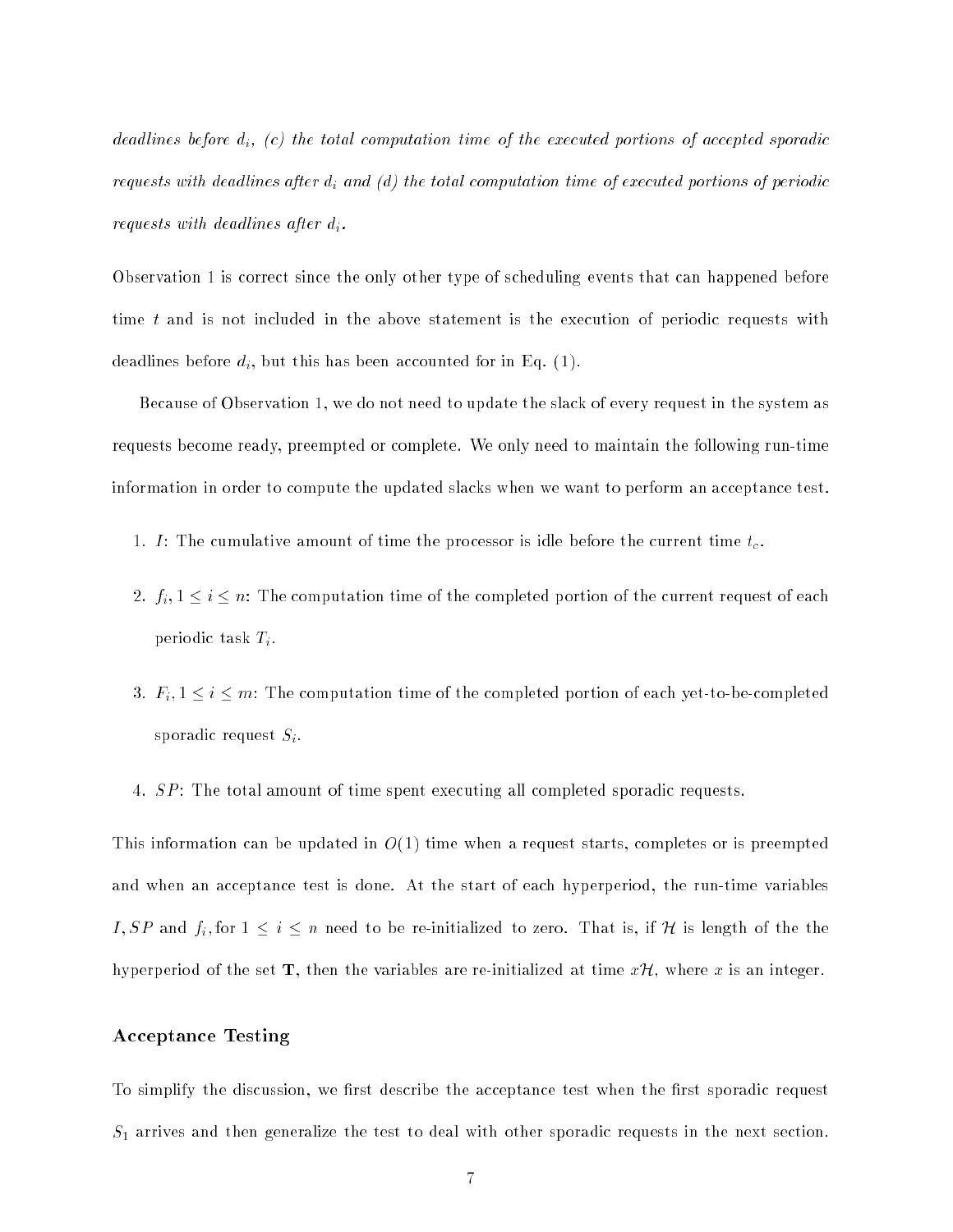We assume that any sporadic request  $S_k$  has a deadline  $D_k$  within the same hyperperiod that it arrives, i.e.  $x\mathcal{H} \leq A_k < D_k \leq (x+1)\mathcal{H}$  for some integer x greater than or equal to zero. We will show how this assumption can be removed in Section 5.

When the first sporadic request arrives, the first step of the acceptance test determines whether there is enough slack to complete  $S_1(t_c, C_1, D_1)$  before its deadline. Let  $R_p$  be the periodic request whose deadline  $d_p$  is closest to  $D_1$  among all periodic requests whose deadlines are before  $D_1$ . Since the set of candidates for  $R_p$  consists of only one instance of each periodic task,  $R_p$  can be found in  $O(n)$  time. To compute the total amount of time available to  $S_1$ , we need to consider the following factors:

- 1. From  $d_p$  to  $D_1$ ,  $S_1$  has the highest priority among all requests and hence this interval of length  $(D_1 - d_p)$  is available to  $S_1$ .
- 2.  $R_p$  and the requests in  $H_p$  have earlier deadlines and hence higher priorities than  $S_1$ , and we need to subtract their worst-case computation times from the time available to  $S_1$ . This quantity is already accounted for in the expression for  $\delta_p$  in Eq. (1).
- 3. Before  $S_1$  arrives, part of the interval  $(0, t_c]$  may have been spent in the following manner:
	- (a) The processor may be idle for some time before  $t_c$ . The amount of idle time is given by  $I$ .
	- (b) A portion of some periodic requests in  $L_p$  may have executed before  $t_c$ . Because only the current request of each periodic task can have a deadline later than  $d_p$  and yet start executing before  $t_c,$  we can determine this quantity using  $\sum_{\forall l, \; D_1 < d_l} f_l.$

Hence,  $S_1$  can complete before its deadline if and only if its slack  $\Delta_1$  is no less than zero, i.e.,

$$
\Delta_1 = \delta_p + (D_1 - d_p) - I - C_1 - \sum_{\forall l, D_1 < d_l} f_l \ge 0. \tag{3}
$$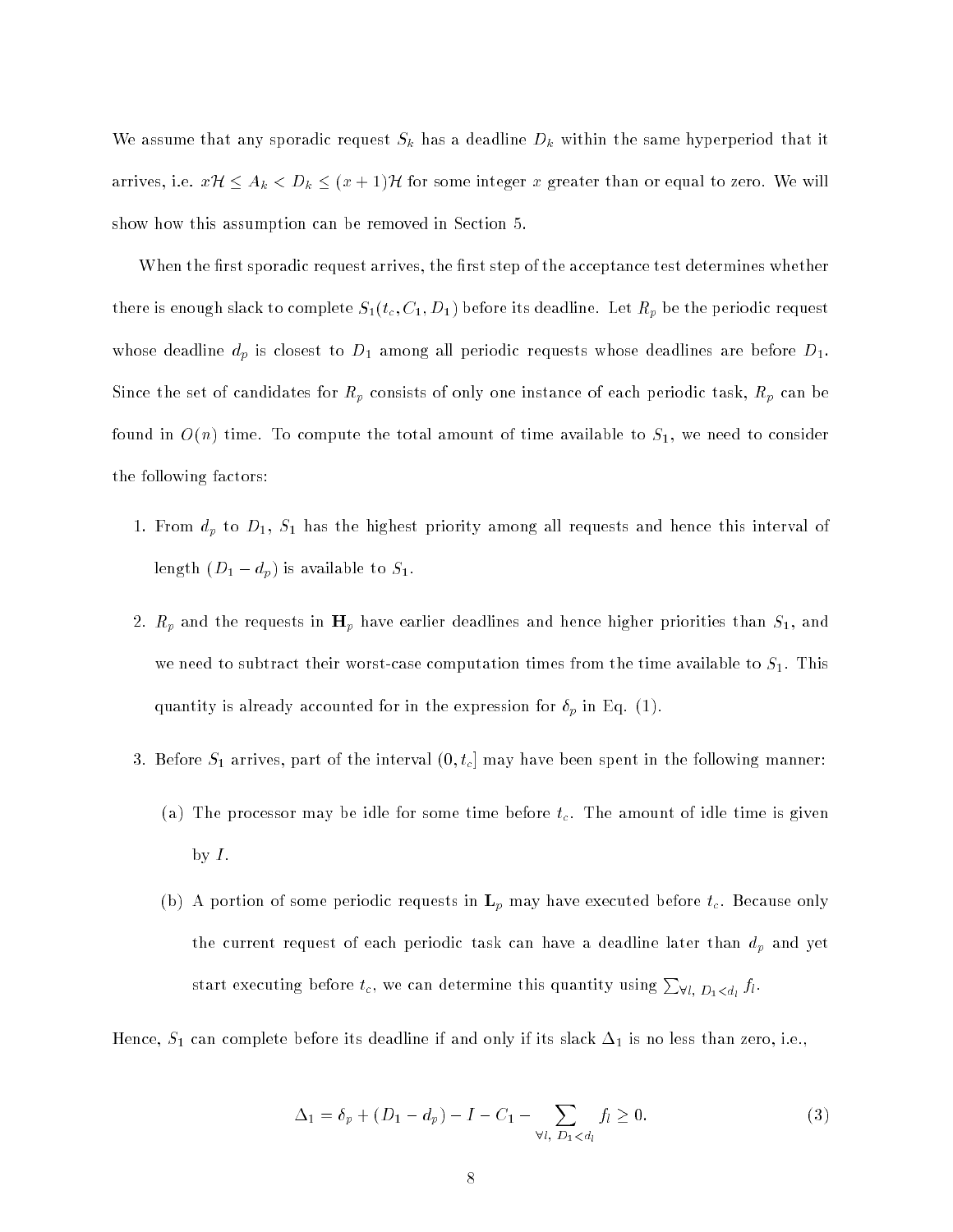Clearly, this decision can be done in  $O(n)$  time.

The second step of the acceptance test determines whether accepting  $S_1$  would cause any periodic request to miss its deadline. A request will miss its deadline if and only if its updated slack is less than zero. We note that only requests in  $\mathbf{L}_p$  can be affected by the inclusion of  $S_1$ . The slack  $\delta_k$  of each request  $R_k$  in  $\mathbf{L}_p$  is reduced by the quantity  $(I + C_1)$  since it is no longer available to  $R_k$ . In addition, we also need to subtract from  $\delta_k$  the computation time of the portion of any request  $R_i$  with deadline  $d_i$  after  $d_k$  which has been executed before  $t_c$  because this time is not taken into account in the precomputed slack  $\delta_k$ . Hence,  $S_1$  can be accepted if and only if the following is true:

$$
0 < \delta_k - I - C_1 - \sum_{\forall l, d_k < d_l} f_l, \qquad \text{for all} \quad R_k \in \mathbf{L}_p. \tag{4}
$$

A naive way to implement this check is to determine whether the inequality in Eq. (4) is satised for every  $R_k$  in  $\mathbf{L}_p$ . This would require at least  $O(N)$  time. To improve the  $O(N)$  time complexity, we make the following observation:

**Observation 2.** Consider the set of periodic requests  $\mathbf{V} = \{R_i, R_{i+1}, \dots, R_j\}$  and suppose that  $R_l \in V$  has the least amount of slack among all requests in V. If the slack of every request in V is reduced by the same amount, then a request  $R_k \in \mathbf{V}$  will miss its deadline only if  $R_l$  will also miss its deadline.

This obviously valid observation tells us that we should partition all the periodic requests with deadlines after  $D_1$  into  $y + 1$  sets, for  $0 \le y \le n$ , each containing consecutive requests, such that the slacks of all the requests in a set are to be subtracted by the same amount. Hence, instead of examining every request to see whether it misses its deadline, we examine the one request with the minimum slack in each of the  $y + 1$  sets. In this way, we reduce the time complexity of our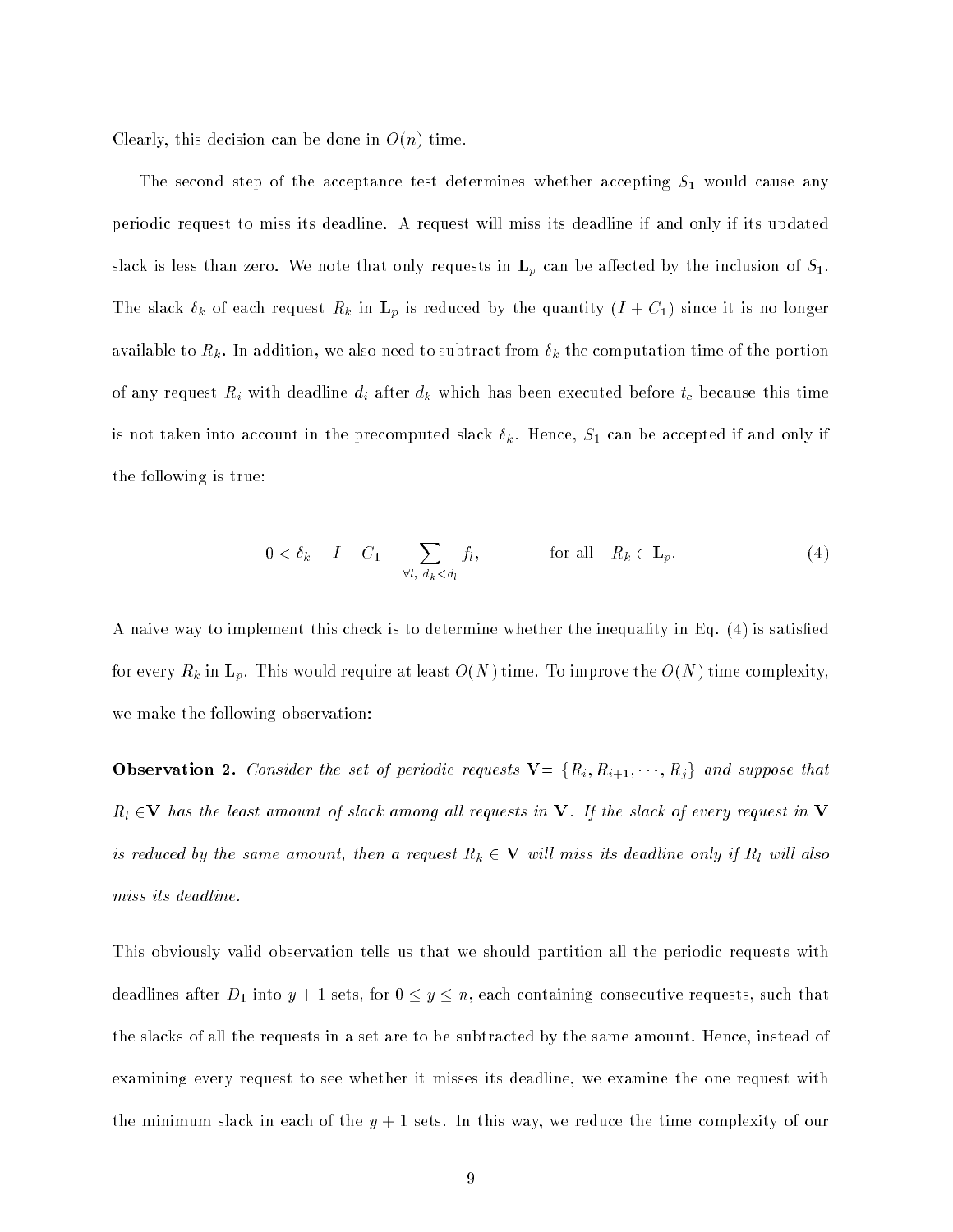acceptance test.



Figure 1: Partitioning the periodic requests after  $D_1$ .

To further explain this approach, we suppose that at time  $t_c$ , there are  $y$  current periodic requests  $\{R_a, R_b, \dots, R_y\}$ , sorted in ascending order of their deadlines, that have deadlines after  $D_1$  and have started executing before  $t_c$  . There are at most  $n$  such requests, and we can determine them (and their relative order) by examining the priority queue of ready requests that the system maintains. Figure 1 shows a timeline, and the ticks on the timeline represent the deadlines of some periodic requests. We partition all the periodic requests after  $D_1$  into  $(y+1)$  sets  $V_a$ ,  $V_b$ ,  $\cdots$ ,  $V_{y+1}$ as shown in Figure 1.  $V_a$  contains the periodic requests  $\{R_{p+1}, R_{p+2}, \dots, R_{a-1}\}$ ; again,  $R_p$  is the periodic request with deadline closest to  $D_1$  among all periodic requests with deadlines before  $D_1$ .  $\mathbf{V}_b$  contains the periodic requests  $\{R_a, R_{a+1}, \dots, R_{b-1}\}$ . The sets  $\mathbf{V}_c$  to  $\mathbf{V}_y$  are defined in a similar fashion as  $V_b$ . The set  $V_{y+1}$  contains the periodic requests  $\{R_y, R_{y+1}, \dots, R_N\}$ . The sets  $\mathbf{V}_a, \mathbf{V}_b, \dots, \mathbf{V}_{y+1}$  can be obtained in  $O(n)$  time since  $y < n$ , all the requests in **T** are presorted and we know the index of every periodic request.

The circles on the timeline in Figure 1 denote the periodic requests with the minimum amount of slacks in  $\mathbf{V}_a$ ,  $\mathbf{V}_b$ ,  $\dots$ ,  $\mathbf{V}_{y+1}$ . We denote these requests by  $M_a$ ,  $M_b$ ,  $\dots$ ,  $M_{y+1}$ , respectively. The slack for each of these requests can be found in  $O(1)$  time by examining the values of  $\omega_{i,j}$ 's that we have precomputed. Specifically, before the system begins to execute, the slack  $\delta_{M_a}$  of  $M_a$  is equal to  $\omega_{p+1,a-1}$ , the slack  $\delta_{M_b}$  of  $M_b$  is equal to  $\omega_{a,b-1}$ , and so on. We know from Observation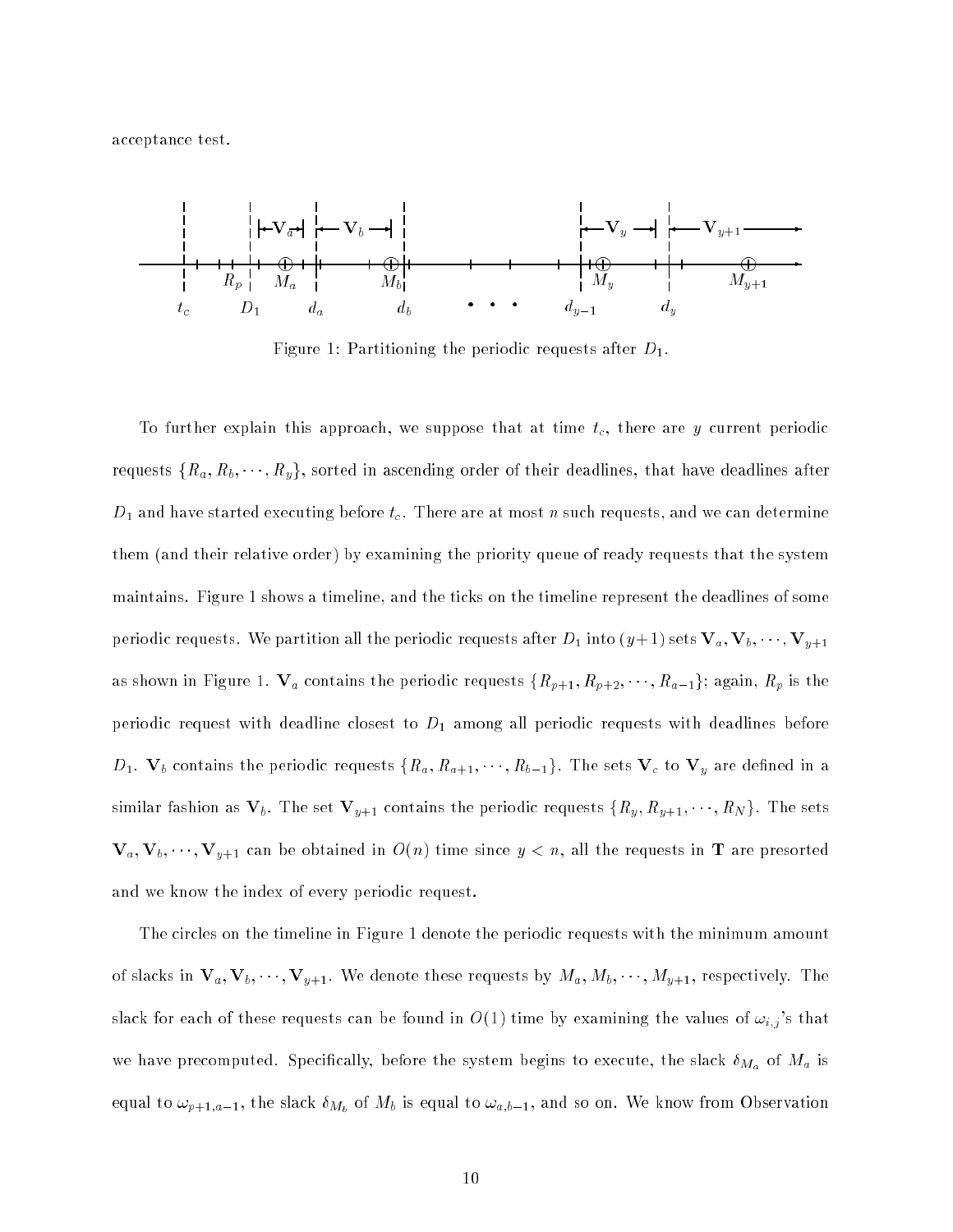2 that accepting  $S_1$  will not cause any requests in  $\mathbf{V}_a$  to miss its deadline if  $\omega_{p+1,a-1} - I - C_1$ **Programs**  $\forall l, \, d_a <_{d_l} f_l \, \geq \, 0, \text{ will not cause any requests in } \, {\bf V}_b$  to miss its deadline if  $\omega_{a,b-1} \, - \, I - C_1 \, - \, 0$ **Property**  $\bm{\mathsf{v}}_{l,~d_b\leq d_l}~f_l\geq 0,$  and so on for the sets  $\mathbf{V}_c,\mathbf{V}_d,\cdots\mathbf{V}_{y+1}.$  Although the amounts to be deducted from the slack of each  $M_i, a \leq i \leq y + 1$  differs, they can be computed recursively, e.g.,

$$
\sum_{\forall l, d_a \leq d_l} f_l = f_a + \sum_{\forall l, d_b \leq d_l} f_l = f_a + f_b + \sum_{\forall l, d_c \leq d_l} f_l = \cdots.
$$

In this way, we can determine in  $O(n)$  time whether any of the requests after  $D_1$  will miss its deadline.

## 4 Acceptance Test for Multiple Sporadic Requests

We now modify the acceptance test to handle subsequent sporadic requests. When  $S_k(t_c, C_k, D_k)$ arrives, some previously accepted sporadic requests may not be completed. To determine whether there is enough slack to schedule  $S_k$ , we modify the left hand side of the inequality (3) to account for three additional factors:

- 1.  $SP:$  This amount of time has been consumed by sporadic requests which have completed.
- 2.  $\sum_{\forall i, \; D_i < D_k}(C_i)$ : This amount of time is reserved for sporadic requests which have not been completed and have deadlines before  $D_k$ .
- 3.  $\sum_{\forall i, \ D_k < D_i}(F_i)$ : This amount of time has been consumed by sporadic requests that have not completed and have deadlines after  $D_k$ .
- $SP, C_i$ , and  $F_i$  are determined at run-time. The slack  $\Delta_k$  for  $S_k$  at  $t_c$  is given by:

$$
\Delta_k = \delta_p + (D_k - d_p) - I - C_k - SP - \sum_{\forall i, D_k < d_i} f_i - \sum_{\forall i, D_i < D_k} C_i - \sum_{\forall i, D_k < D_i} F_i. \tag{5}
$$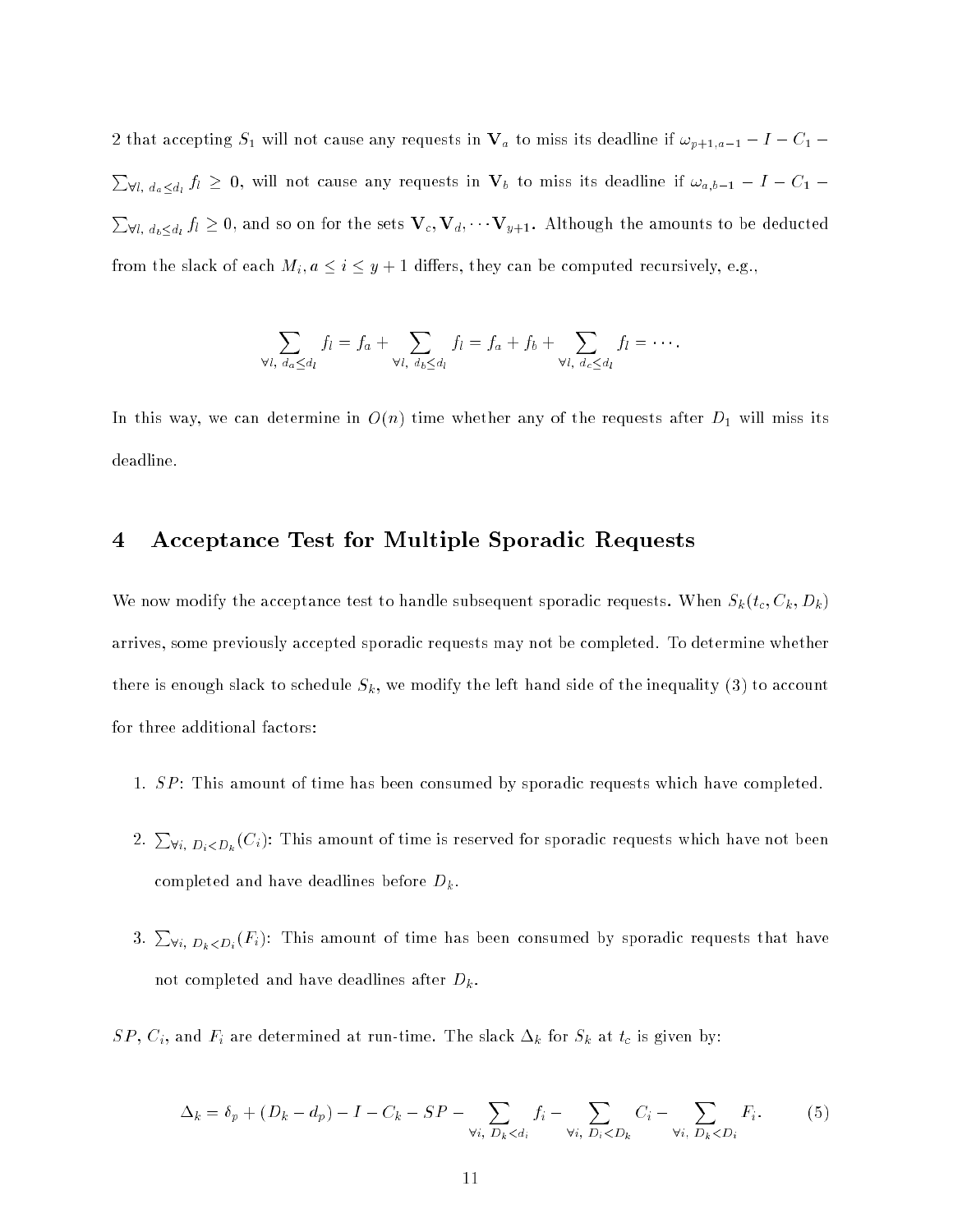where  $d_p$  and  $\delta_p$  are the deadline and initial slack of the periodic request  $R_p$  whose deadline is closest to  $D_k$  among all requests whose deadlines are earlier than  $D_k$ .  $S_k$  will meet its deadline if and only if its slack  $\Delta_k$  is greater than or equal to zero. This computation can be performed in  $O(m + n)$  time. If  $S_k$  is accepted, its slack  $\Delta_k$  is stored for later use.

If  $S_k$  can meet its deadline, the next step is to determine whether accepting  $S_k$  will cause other requests to miss their deadlines. All periodic and sporadic requests with deadlines earlier than  $D_k$ will not be affected by the acceptance of  $S_k$ . The slack of a previously accepted but uncompleted sporadic request  $S_l$  whose deadline is after  $D_k$  is decreased by  $C_k$  if  $S_k$  is accepted. Hence we subtract  $C_k$  from  $\Delta_l$  if  $S_l$  is accepted.  $S_l$  will miss its deadline if and only if  $(\Delta_l - C_k < 0)$ . No other computation is needed for  $S_l$  because when we accepted  $S_l$  and computed its slack  $\Delta_l$ according to Eq.(5), we have already accounted for all the factors. Since  $S_l$ 's acceptance, the processor cannot be idle or executes requests with deadlines after  $D_l$  that can further reduce  $\Delta_l$ as long as  $S_l$  is not completed. Hence, to determine whether any previously accepted sporadic request will miss its deadline takes  $O(m)$  time.

To determine whether any periodic request will miss its deadline, we follow a similar procedure for the case of the first sporadic request. In addition to the periodic requests that have deadlines later than  $D_k$  but have already started executing when  $S_K$  arrives, we also need to consider the sporadic requests that have deadlines later than  $D_k$  and have already started executing. Together, these requests partition all periodic requests with deadlines after  $D_k$  into y disjoint sets,  $\mathbf{V}_1, \mathbf{V}_2, \dots, \mathbf{V}_y$ , where  $y \le n + m$ . For each set  $\mathbf{V}_i$ , let  $X_i$  and  $Y_i$  be the requests that have the earliest deadline and latest deadline among all requests in  $V_i$ , respectively. By definition of  $\omega_{i,j}$ 's, the smallest slack of all periodic requests in each set  ${\bf V}_i$  is equal to  $\omega_{X_i,Y_i}$ . To determine whether any of the periodic requests in  $V_i$  will miss its deadline, we subtract from  $\omega_{X_i,Y_i}$  the cumulative idle time  $I$ , the total computation time of the executed portions of all requests that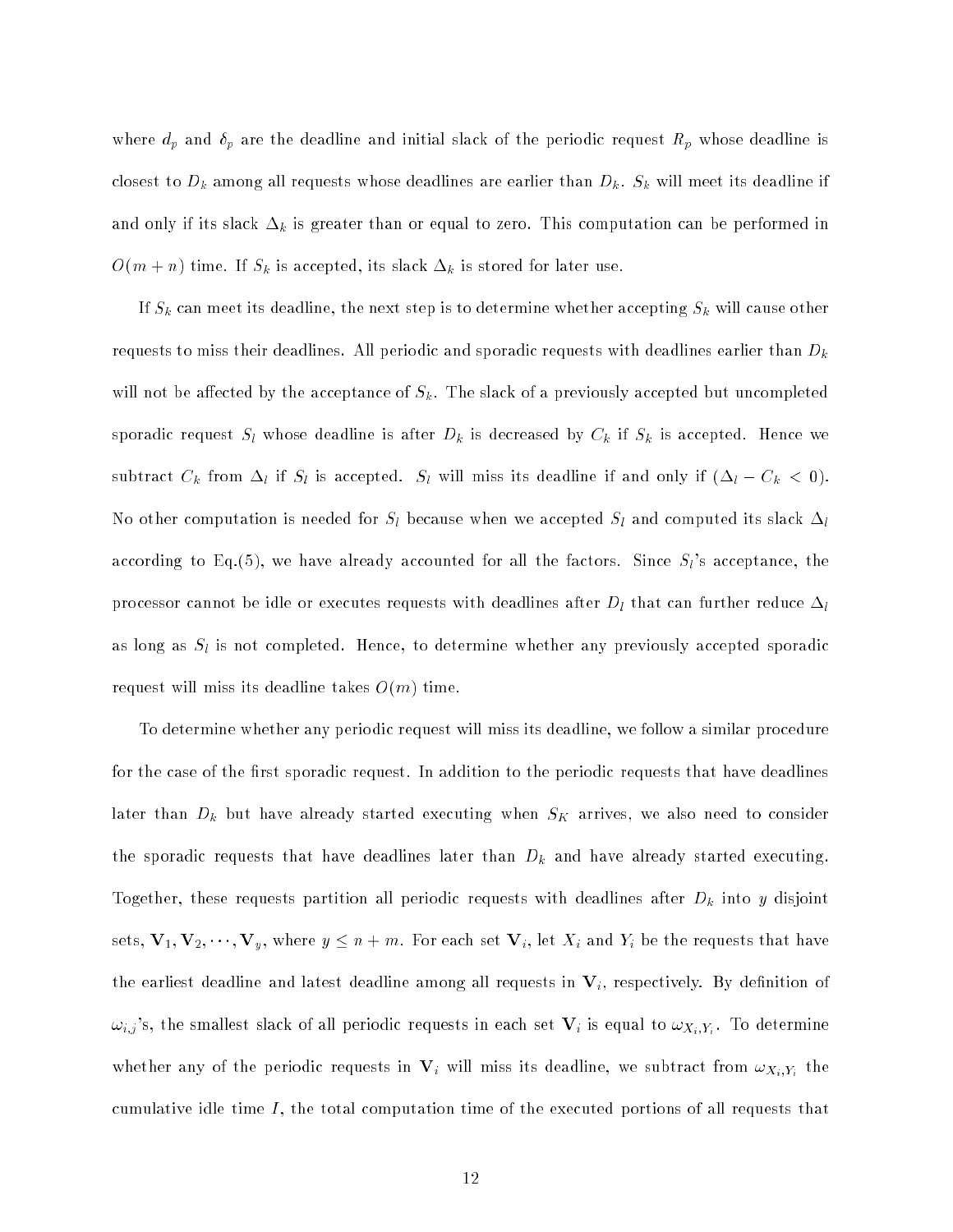have deadlines after  $Y_i$ 's deadline (i.e.,  $\sum_{\forall l,d_{Y_i} < d_l} f_l + \sum_{\forall l,d_{Y_i} < D_l} F_l),$  and the total computation time of the all sporadic requests which have completed or have deadlines earlier than  $X_i$ 's deadline (i.e.,  $SP+\sum_{\forall l, D_l < d_{X_i}} C_l$ ). The resultant quantity is the updated slack  $\delta'_{M_i}$  of the periodic request  $M_i$  with the smallest slack in  $\mathbf{V}_i$ .  $S_k$  will not cause any request to miss its deadline if and only if the updated minimum slack is greater than or equal to zero for all  $V_i$ 's, i.e.,

$$
\delta'_{M_i} = \omega_{X_i, Y_i} - I - SP - \sum_{\forall l, d_{Y_i} < d_l} f_l - \sum_{\forall l, d_{Y_i} < D_l} F_l - \sum_{\forall l, D_l < d_{X_i}} C_l \ge 0 \tag{6}
$$

for all  $V_i, 1 \le i \le y$ . If  $S_k$  is accepted, its slack  $\Delta_k$  and the slack  $\Delta_l$  of every sporadic request  $S_l$  with deadline after  $D_k$  are updated for future use. The slack for any periodic request is not updated with the value computed in Eq. (6) because it is much faster and easier to recompute them when needed rather than to keep track of what has or has not been updated.

As in the case of accepting the first sporadic request, although the amounts to be deducted from each  $V_i$  is different, these amounts can be computed recursively. Hence, this computation can be performed in  $O(n + m)$  time. This time complexity can be achieved as we do not need to sort the current periodic requests and uncompleted sporadic requests in ascending order of their deadlines for the sake of acceptance test. This assumption is reasonable since the system already maintains a sorted list in its EDF priority queue of all requests awaiting execution. The entire acceptance test for  $S_k$  is summarized by the pseudo code in Figure 2. It takes  $O(n+m)$  time. The optimality of our acceptance test is stated in the following theorem. The proof of this theorem follows trivially from the discussion given above.

**Theorem 1.** Upon the arrival of a sporadic request  $S_k$ , the acceptance test described above accept  $S_k$  if and only if it is possible to schedule  $S_k$  without causing any periodic requests or previously accepted sporadic requests to miss its deadline.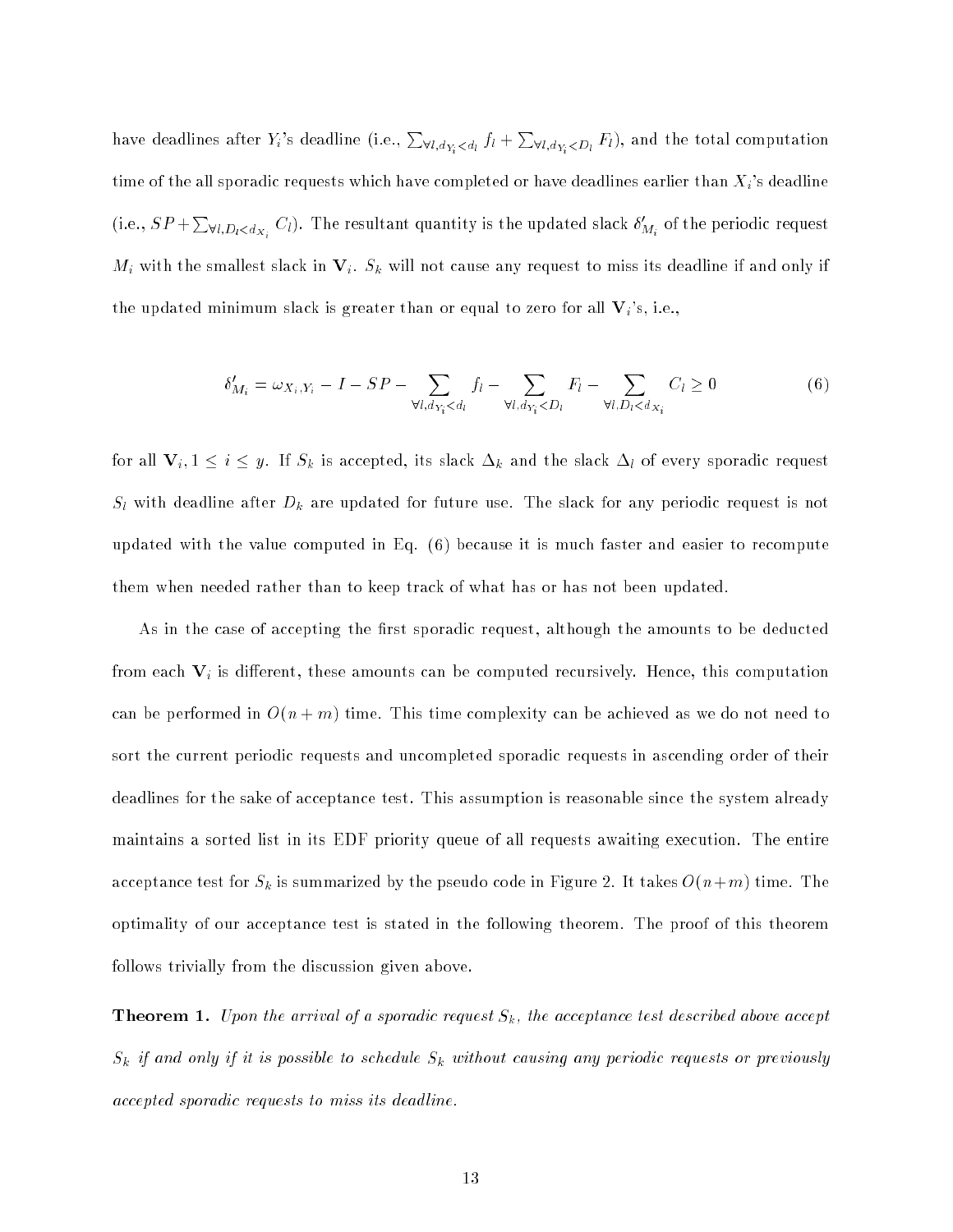#### Input

- $\delta_i, 1 \leq i \leq N$ : Precomputed initial slack of all periodic requests in a hyperperiod of length H.
- $\omega_{i,j}$ ,  $1 \leq i,j \leq N$ : Precomputed minimum slack of all requests with deadlines in  $[d_i, d_j]$

#### Request Scheduling and Acceptance Test

- Initialize  $I; f_i, 1 \leq i \leq n$ ; and SP to zero at time  $t = 0, H, 2H, \cdots$
- Execute the requests (periodic and sporadic) in the system on the EDF basis
- Whenever a request starts execution, completes or is preempted, update  $I, f_i, F_i$ , or  $SP$  appropriately
- When a sporadic request  $S_k(t_c, C_k, D_k)$  arrives at  $t_c$ 
	- 0. Update  $I, f_i, F_i$ , or  $SP$  appropriately
	- 1.a. Find the periodic request  $R_p$  whose deadline is closest to  $D_k$ among all requests whose deadlines are before  $D_k$ 
		- b. Compute  $\Delta_k$  according to Eq. (5)
		- c. If  $(\Delta_k < 0)$  Then REJECT  $S_k$  and goto step 3
	- 2.a. For (all uncompleted sporadic request  $S_l$  with deadline after  $D_k$ ) Do
		- i. If  $(\Delta_l C_k < 0)$  Then REJECT  $S_k$  and goto step 3
		- b. Partitions the periodic requests with deadlines after  $D_k$  into disjoint sets  $V_1, V_2, \dots, V_y$ as described in Section 4.
		- c. For (each  $\mathbf{V}_i$ ) do
			- i. Compute the updated minimum slack  $\sigma_{M_i}$  in  $\mathbf{v}_i$  according to Eq. (6)
			- ii. If  $(\mathfrak{o}_{M_i} < 0)$  then REJECT  $\mathfrak{I}_k$  and goto step  $\mathfrak{I}$
		- d. ACCEPT  $S_k$
	- 3. Continue to execute the request that was executing when  $S_k$  arrives

Figure 2: Pseudo code of request scheduling and acceptance test.

### 5 Extensions

The acceptance test as presented in the previous sections works even if periodic requests have jittered ready times because it does not make use of the values of ready times to compute the slacks. We now present two extensions to handle sporadic requests whose arrivals and deadlines span more than one hyperperiod and to account for variation in the computation time.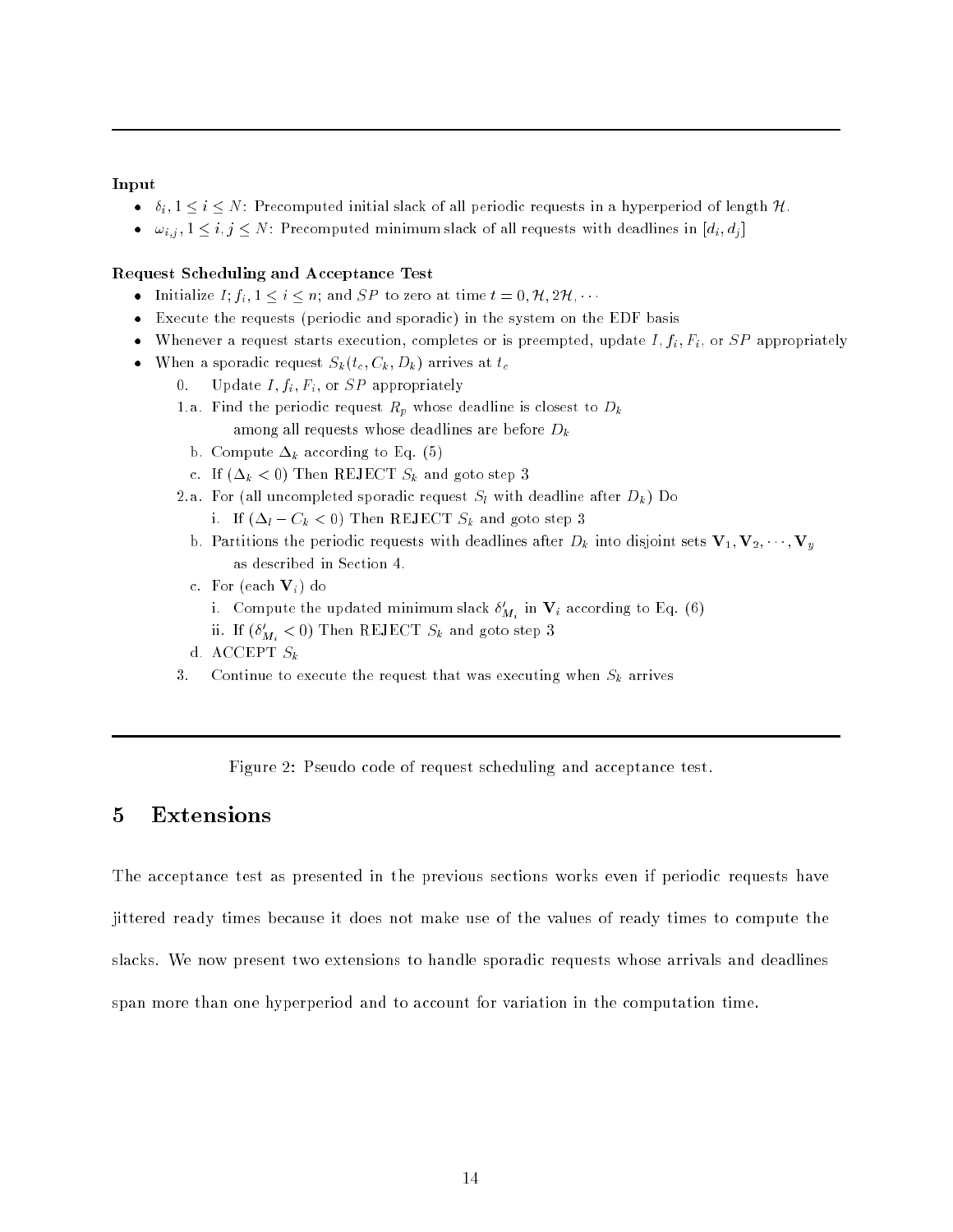#### Sporadic Requests Spanning More Than One Hyperperiod

Suppose a sporadic request  $S_k(t_c, C_k, D_k)$  arrives in the x-th hyperperiod and has deadline which falls in the y-th hyperperiod, i.e.  $xH \leq t_c < yH \leq D_k \leq (y+1)H$ . The amount  $\Delta_k$  of time available to schedule  $S_k$  is the sum of the following three terms:

- 1. Amount in the x-th hyperperiod. This is given by  $\delta_N$  minus the amount of idle processor time and the amount of time allocated to sporadic requests with deadlines in the  $x$ -th hyperperiod and to the sporadic requests with deadlines after  $D_k$  but have started before  $t_c$ .
- 2. Amount from the  $(x+1)$ -th to the  $(y-1)$ -th hyperperiods. This is equal to  $(y-x-1)\delta_N$  minus the amount of time allocated to sporadic requests with deadlines within these hyperperiods.
- 3. Amount in the y-th hyperperiod. If  $R_p$  is the request whose deadline is closest to  $D_k$  among all requests with deadline before  $D_k$  in the y-th hyperperiod, then this amount is given by  $(\delta_p+D_k-d_p)$  minus the amount of time allocated to sporadic requests with deadlines earlier than  $D_k$ .

If  $C_k$  is less than the amount computed above, then  $S_k$  is schedulable. To check whether  $S_k$  can now be accepted, we can use the exact procedure described in the previous section to determine whether any periodic or sporadic request with deadlines after  $D_k$  will miss its deadline. In this step, we only need to check the periodic requests in the y-th hyperperiod.

#### Reclaiming Unused Computation Time

Our method of computing slack times makes use of the worst-case computation times. It ensures that all requests will meet their deadlines in the worst-case. However, the actual computation time of a request may be less than its worst-case computation time. We can use a mechanism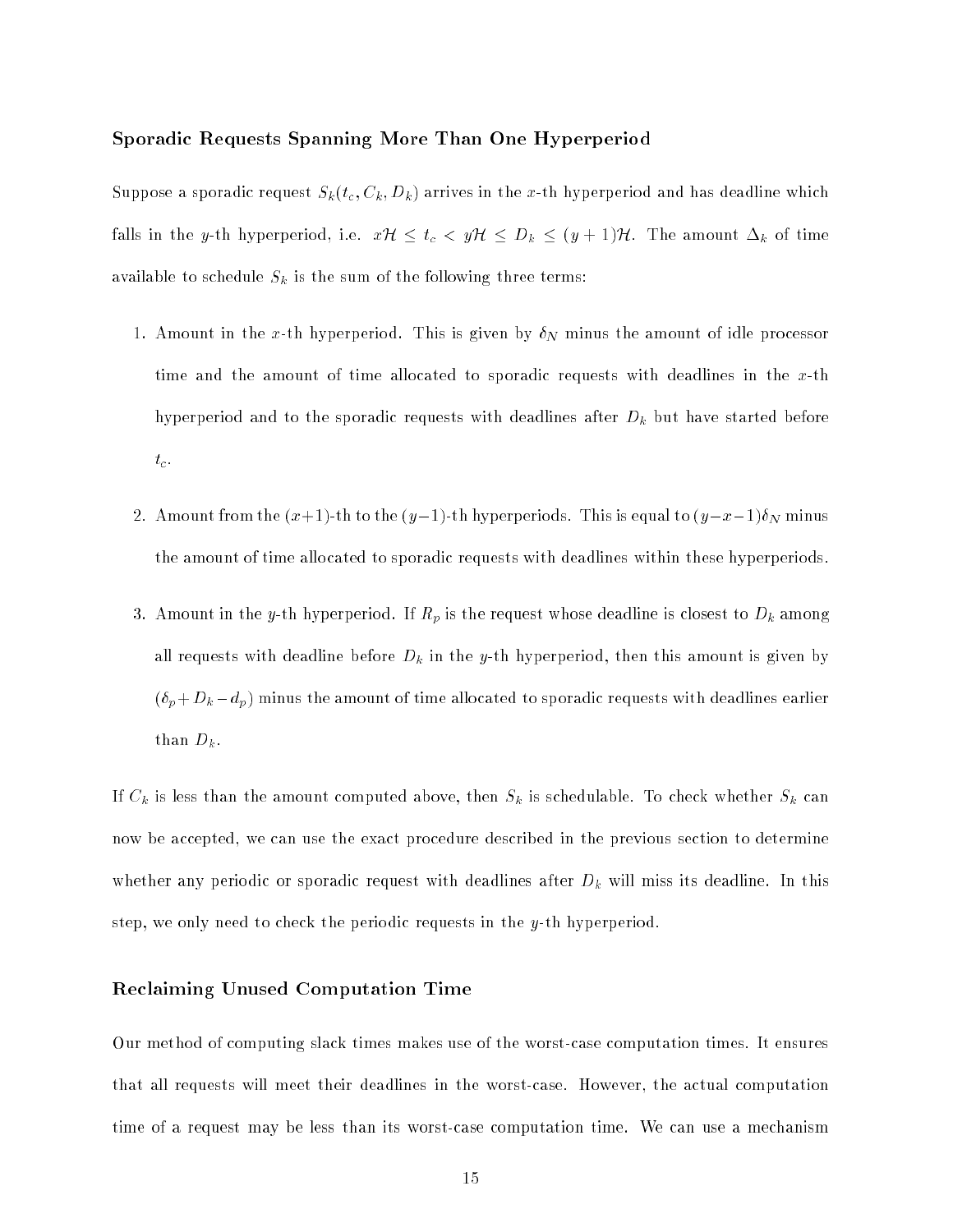to reclaim these unused computation time so that they can be made available to schedule more sporadic requests. For this purpose, we maintain the following information during run-time:

- 1. U: This is the cumulative unused computation time for all periodic and sporadic requests with deadlines before the current time  $t_c$ .
- 2.  $u_i, 1 \le i \le n$ : This is the amount of unused computation time of the current periodic request of  $T_i$ .
- 3.  $v_i, 1 \leq i \leq m$ : This is the amount of unused computation time for the sporadic request  $S_i$ whose deadline is after  $t_c$ .

 $U, u_i$  or  $v_i$  are updated each time a request completes. When we update the slack of any periodic or sporadic request, we simply add U and all  $u_i$ 's and  $v_j$ 's for all requests that have deadlines before that particular periodic or sporadic request.

## 6 Conclusion

In this paper, we have presented an optimal acceptance test for determining whether newly arrived sporadic requests can be scheduled with existing periodic and sporadic requests in the system using the earliest-deadline-first algorithm with all requests meeting their deadlines. Our algorithm has linear time complexity which is a signicant improvement over previous algorithms which are pseudo-polynomial. Unlike previous algorithms which maintain complicated data structures or precomputed schedule, the data structures maintained by our algorithm are simple and easy to maintain.

We are currently applying variations of our algorithm to make the earliest-deadline-first algorithm more deterministic during overload conditions. In our model, the system has a mixture of periodic requests and both hard and soft deadline sporadic requests. In addition, each request has